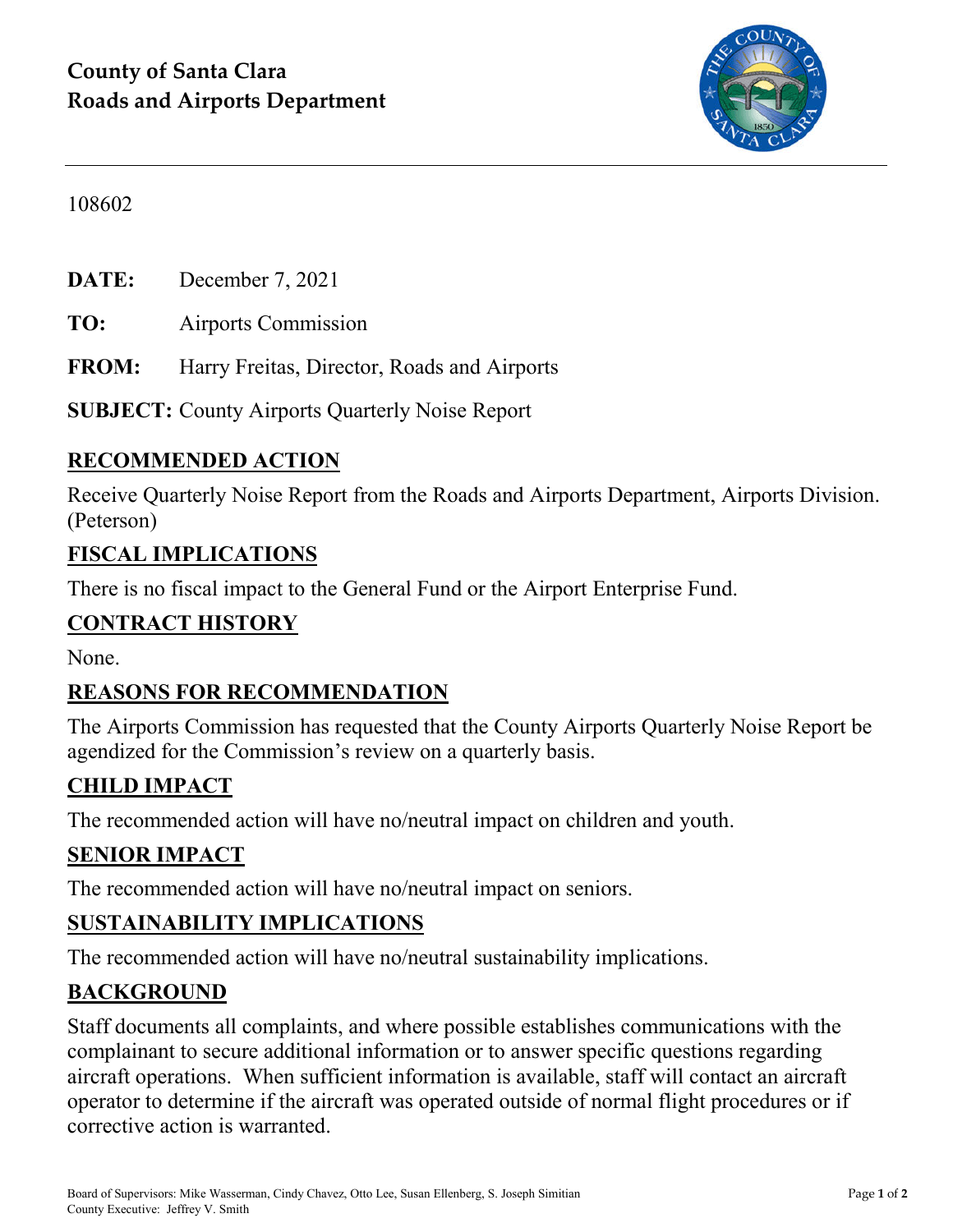During the third quarter of 2021, which covers the months of July, August and September there were 36 referrals for Reid-Hillview Airport (RHV) and 1 referral for San Martin Airport (E16). 31 of the RHV referrals were from a single caller. There were 8 referrals for operations not associated with either Reid-Hillview or San Martin Airports.

The aircraft flown by the San Martin based skydiving business (Operator) has been the source of many referrals in the San Martin area. The area in which the Operator flies is specified by an agreement between the Operator and the FAA. The Operator recently requested and was granted a larger area in which to fly which should allow a distribution of the Operators flights over a larger area, lessening the impact on any one location.

There were 41,857 operations (takeoffs and landings) during the quarter at Reid-Hillview, which equates to one referral for every 1,102 operations.

|              | <b>RHV</b> |             | E16 <sup>1</sup> |            |
|--------------|------------|-------------|------------------|------------|
|              | Ops.       | 'Daily Avg. | Ops.             | Daily Avg. |
| Jul          | 13,827     | 446         | 4,647            | 150        |
| Aug          | 14,541     | 469         | 4,353            | 140        |
| Sep          | 13,489     | 450         | 4,381            | 146        |
| <b>Total</b> | 41,857     | 455         | 13,381           | 145        |

### **ATTACHMENTS:**

 $\overline{a}$ 

• Q3 Referrals(PDF)

<span id="page-1-0"></span>Board of Supervisors: Mike Wasserman, Cindy Chavez, Otto Lee, Susan Ellenberg, S. Joseph Simitian Page **2** of **2** County Executive: Jeffrey V. Smith Agenda Date: December 7, 2021 <sup>1</sup> Estimated using recorded E16 Unicom radio calls and flight tracking website.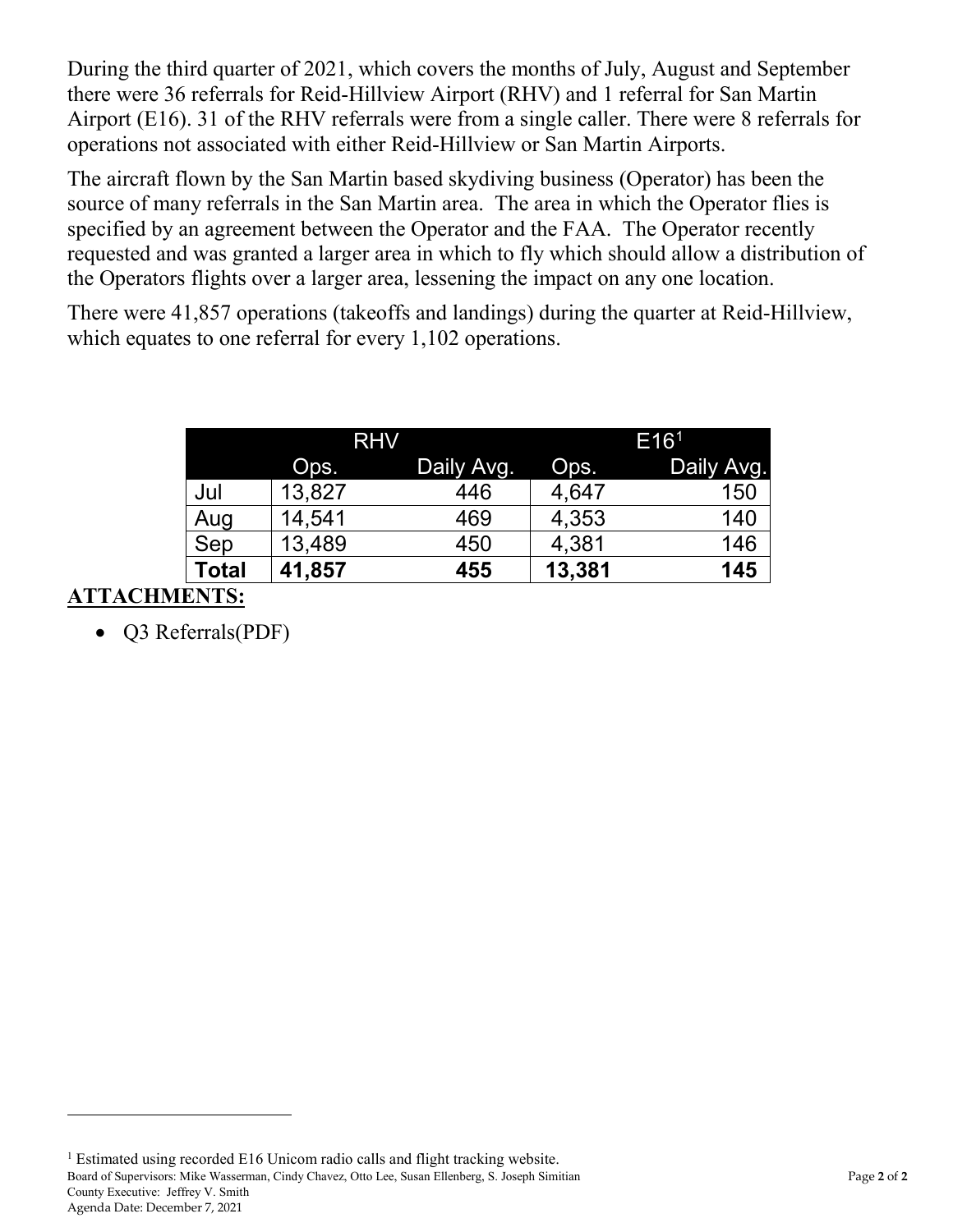| <b>Airport</b> | Date Time             | <b>Nature of Complaint</b>                                                                                                                                                         | <b>Action Taken</b>                                                                                                                                                                                                                                                                                                                                                                          |
|----------------|-----------------------|------------------------------------------------------------------------------------------------------------------------------------------------------------------------------------|----------------------------------------------------------------------------------------------------------------------------------------------------------------------------------------------------------------------------------------------------------------------------------------------------------------------------------------------------------------------------------------------|
| <b>RHV</b>     | 7/3/2021 10:45:00 PM  | Mr. B from East San Jose left two (2)<br>messages on the County Airports noise<br>referral voicemail. Mr. B stated that there were<br>departures from RHV Airport post 10:00 pm.   | Airport staff reviewed radar data for the evening of<br>Saturday, July 3. Two separate aircraft conducted<br>departures at the times specified by the caller. The caller<br>did not reference an aircraft operation contrary to County or<br>Federal rules and regulations. No further action was taken.                                                                                     |
| RHV            | 7/4/2021 11:00:00 PM  | Mr. B from East San Jose left a message on<br>the County Airports noise referral voicemail.<br>Mr. B stated that there was a departure from<br>RHV Airport post 10:00 pm.          | Airport staff reviewed radar data for the evening of Sunday,<br>July 4. A Cessna 172 aircraft conducted a departure at the<br>time specified by the caller. The caller did not reference an<br>aircraft operation contrary to County or Federal rules and<br>regulations. No further action was taken.                                                                                       |
| RHV            | 7/5/2021 10:01:00 PM  | Mr. B from East San Jose left two (2)<br>messages on the County Airports noise<br>referral voicemail. Mr. B stated that there were<br>departures from RHV Airport post 10:00 pm.   | Airport staff reviewed radar data for the evening of Monday,<br>July 5. Two separate aircraft conducted departures at the<br>times specified by the caller. The caller did not reference<br>an aircraft operation contrary to County or Federal rules<br>and regulations. No further action was taken.                                                                                       |
| RHV            | 7/6/2021 10:07:00 PM  | Mr. B from East San Jose left five (5)<br>messages on the County Airports noise<br>referral voicemail. Mr. B stated that there were<br>departures from RHV Airport post 10:00 pm.  | Airport staff reviewed radar data for the evening of<br>Tuesday, July 6. Two separate Cessna aircraft conducted<br>five takeoffs at the times specified by the caller. The caller<br>did not reference an aircraft operation contrary to County or<br>Federal rules and regulations. No further action was taken.                                                                            |
| RHV            | 7/6/2021 10:10:00 PM  | Mr. B from East San Jose left three (3)<br>messages on the County Airports noise<br>referral voicemail. Mr. B stated that there were<br>departures from RHV Airport post 10:00 pm. | Airport staff reviewed radar data for the evening of Friday,<br>July 16. A Cessna 172 aircraft conducted three takeoffs at<br>the times specified by the caller. The caller did not<br>reference an aircraft operation contrary to County or<br>Federal rules and regulations. No further action was taken.                                                                                  |
| RHV            | 7/7/2021 10:03:00 PM  | Mr. B from East San Jose left a message on<br>the County Airports noise referral voicemail.<br>Mr. B stated that there was a departure from<br>RHV Airport post 10:00 pm.          | Airport staff reviewed radar data for the evening of<br>Wednesday, July 7. A Cessna 172 aircraft conducted a<br>right-downwind departure at the time specified by the<br>caller. The caller did not reference an aircraft operation<br>contrary to County or Federal rules and regulations. No<br>further action was taken.                                                                  |
| <b>RHV</b>     | 7/10/2021 10:05:00 PM | Mr. B from East San Jose left eight (8)<br>messages on the County Airports noise<br>referral voicemail. Mr. B stated that there were<br>departures from RHV Airport post 10:00 pm. | Airport staff reviewed radar data for the evening of<br>Saturday, July 10. There were seven departures by three<br>separate Cessna 172 aircraft during the time period<br>specified by the caller. The caller did not reference an<br>aircraft operation contrary to County or Federal rules and<br>regulations. No further action was taken.                                                |
| <b>RHV</b>     | 7/11/2021 10:55:00 PM | Mr. B from East San Jose left a message on<br>the County Airports noise referral voicemail.<br>Mr. B stated that there was a departure from<br>RHV Airport post 10:00 pm.          | Airport staff reviewed radar data for the evening of Sunday,<br>July 11. A Beech 76 aircraft conducted a right-downwind<br>departure at the time specified by the caller. The caller did<br>not reference an aircraft operation contrary to County or<br>Federal rules and regulations. No further action was taken.                                                                         |
| <b>RHV</b>     | 7/12/2021 10:05:00 PM | Mr. B from East San Jose left four (4)<br>messages on the County Airports noise<br>referral voicemail. Mr. B stated that there were<br>departures from RHV Airport post 10:00 pm.  | Airport staff reviewed radar data for the evening of Monday,<br>July 12. There were four takeoffs at the times specified by<br>the caller. One Cessna 172 aircraft accounted for three of<br>the departures, and a Grumman aircaft the fourth. The<br>caller did not reference an aircraft operation contrary to<br>County or Federal rules and regulations. No further action<br>was taken. |
| RHV            | 7/14/2021 10:20:00 PM | Mr. B from East San Jose left a message on<br>the County Airports noise referral voicemail.<br>Mr. B stated that there was a departure from<br>RHV Airport post 10:00 pm.          | Airport staff reviewed radar data for the evening of<br>Wednesday, July 14. A Cessna 172 aircraft conducted a<br>straight-out departure at the time specified by the caller.<br>The caller did not reference an aircraft operation contrary<br>to County or Federal rules and regulations. No further<br>action was taken.                                                                   |
| RHV            | 7/15/2021 12:10:00 AM | Mr. B from East San Jose left two (2)<br>messages on the County Airports noise<br>referral voicemail. Mr. B stated that there were<br>departures from RHV Airport post 10:00 pm.   | Airport staff reviewed radar data for the early morning of<br>Thursday, July 15. A Beechaft B36 conducted two takeoffs<br>at the times specified by the caller. The caller did not<br>reference an aircraft operation contrary to County or<br>Federal rules and regulations. No further action was taken.                                                                                   |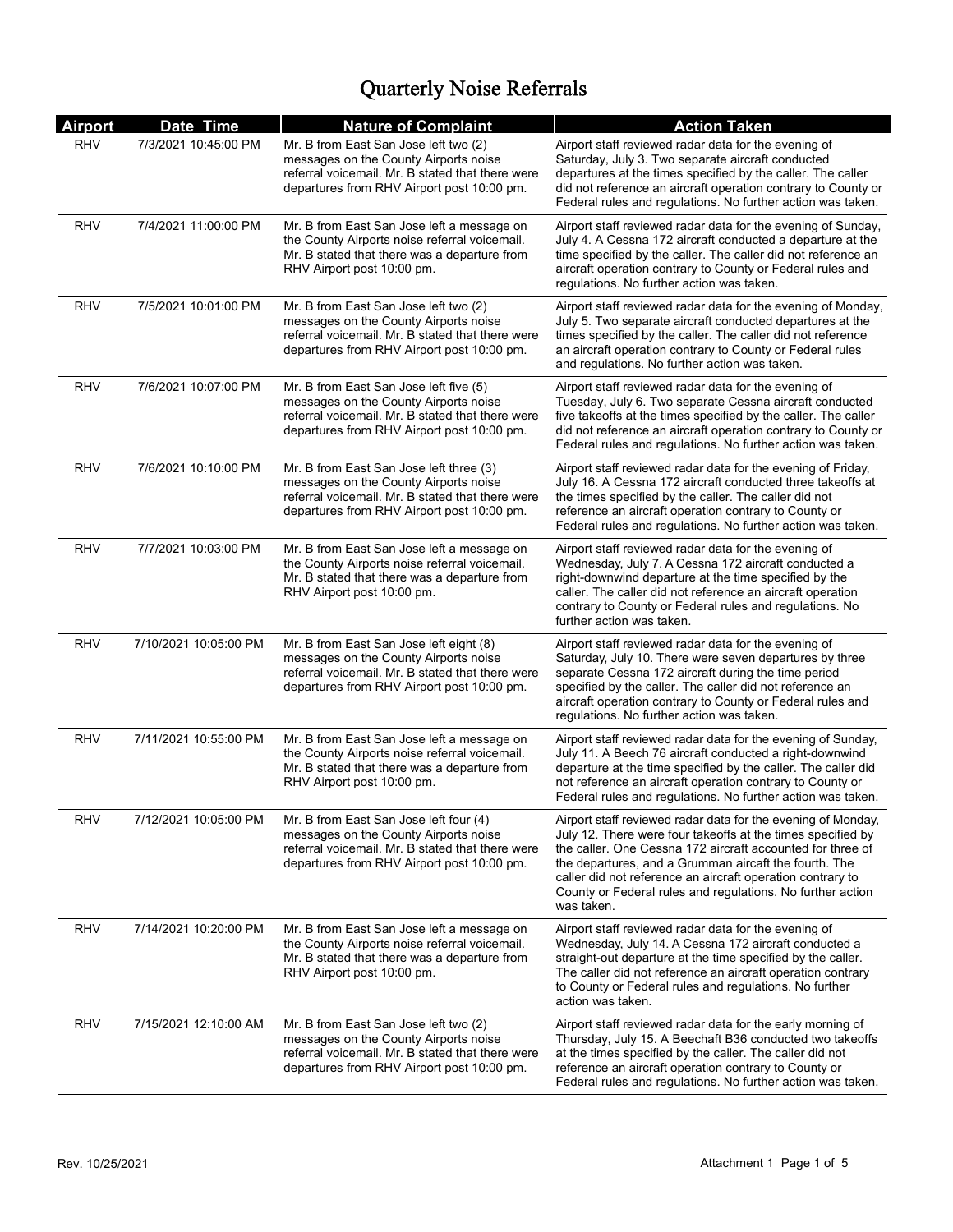| <u>Airport</u>  | Date Time             | <b>Nature of Complaint</b>                                                                                                                                                                                                                                                                                                                                                                                                                                                                                                                  | <b>Action Taken</b>                                                                                                                                                                                                                                                                                                                                                                                                                                                                                                                                                                                                                                                                                                                                                      |
|-----------------|-----------------------|---------------------------------------------------------------------------------------------------------------------------------------------------------------------------------------------------------------------------------------------------------------------------------------------------------------------------------------------------------------------------------------------------------------------------------------------------------------------------------------------------------------------------------------------|--------------------------------------------------------------------------------------------------------------------------------------------------------------------------------------------------------------------------------------------------------------------------------------------------------------------------------------------------------------------------------------------------------------------------------------------------------------------------------------------------------------------------------------------------------------------------------------------------------------------------------------------------------------------------------------------------------------------------------------------------------------------------|
| Other           | 7/16/2021 11:20:00 AM | Mr. C from Sunnyvale sent an email to the<br>County Airports noise office. Mr. C stated that<br>a Beech V35B aircraft flew over his residence<br>and was noisy.                                                                                                                                                                                                                                                                                                                                                                             | Airport staff reviewed radar data for the morning of Friday,<br>July 16. A Beechcraft Bonanza flew over Mr. C's residence<br>at 2,000-feet while flying north-west. Airport staff<br>responded to Mr. C's email within 10-minutes with details<br>of the aircraft over-flight.                                                                                                                                                                                                                                                                                                                                                                                                                                                                                           |
| E <sub>16</sub> | 7/18/2021 9:00:00 AM  | Mr. N from Gilroy sent an email to the County<br>Airports noise office. Mr. N stated that the E16<br>skydiving aircraft was circling over his<br>neighborhood on Sunday the 18th from the<br>morning until 7:00 pm. Mr. N stated that the<br>noise from this aircraft had been less<br>disruptive in the past few weeks as it had<br>appeared that the operator had shifted his<br>flight patterns to the east and away from the<br>higher population density areas, but that the<br>aircraft had once again shifted to the Gilroy<br>area. | Airport staff reviewed radar data for Sunday, July 18th.<br>Numerous flight tracks consistant with the operation of the<br>E16 PAC-750 skydiving aircraft were observed throughout<br>the day in the vicinity of E16 Airport. Airport staff<br>responded to Mr. N's email fifteen minutes after it was sent<br>with information regarding the skydiving aircraft operations.                                                                                                                                                                                                                                                                                                                                                                                             |
| Other           | 7/19/2021 11:30:00 PM | Ms. H from San Jose sent an email to the<br>County Airports noise office. Ms. H stated that<br>a dark helicopter was circling in the vicintiy of<br>her residence late at night and was very noisy.                                                                                                                                                                                                                                                                                                                                         | Airport staff reviewed radar data for the late evening of<br>Monday, July 19. No flight tracks were observed at the time<br>and location provided by the caller. However the<br>description matches flight activities of the SJPD helicopter.<br>Airport staff respnded to Ms. H's email on Tuesday<br>morning with information on typical SJPD helicopter<br>operations.                                                                                                                                                                                                                                                                                                                                                                                                |
| <b>RHV</b>      | 7/21/2021 5:51:00 PM  | Mr. W from East San Jose left a message on<br>the County Airports noise referral voicemail.<br>Mr. W stated that a red & white high-wing<br>aircraft passed low over his residence while in<br>the RHV Airport traffic pattern.                                                                                                                                                                                                                                                                                                             | Airport staff reviewed radar data for the afternoon of<br>Wednesday, July 21. A Citabria aircraft was operating in a<br>left-hand traffic pattern at the time specified by the caller.<br>The aircraft was at approximately 800-feet in the vicinity of<br>the caller's residence, which is a typical altitude for the<br>base-leg of the approach to the airport. The caller did not<br>reference an aircraft operation contrary to County or<br>Federal rules and regulations. No further action was taken.                                                                                                                                                                                                                                                            |
| <b>RHV</b>      | 7/26/2021 10:04:00 PM | Mr. B from East San Jose left a message on<br>the County Airports noise referral voicemail.<br>Mr. B stated that there was a departure from<br>RHV Airport post 10:00 pm.                                                                                                                                                                                                                                                                                                                                                                   | Airport staff reviewed radar data for the evening of Monday,<br>July 28. A Cessna 152 aircraft departed RHV Airport at the<br>time specified by the caller. The caller did not reference an<br>aircraft operation contrary to County or Federal rules and<br>regulations. No further action was taken.                                                                                                                                                                                                                                                                                                                                                                                                                                                                   |
| Other           | 7/28/2021 8:25:00 PM  | Mr. K from San Martin sent an email to the<br>County Airports noise office. Ms. K stated that<br>a white high-wing aircraft with a red stripe flew<br>extreamly low (200-feet) over an open-air<br>concert at the Clos La Chance Winery in San<br>Martin. Mr. K added that the aircraft was so<br>low that people started to panic and the<br>concert was momentarily stopped. The aircraft<br>was described as having flown from the north-<br>west to the south-east.                                                                     | Airport staff reviewed radar data, audio calls, and FAA<br>aircraft registration for the date, time and location specified<br>by Mr. K. A Cessna 172 aircraft matching the description<br>was observed dropping off radar a few miles north-west of<br>the winery at an altitude of 1,200-feet. At the speed the<br>aircraft was flying it would have crossed over the winery at<br>the time provided by Mr. K. The aircraft's registration was<br>obtained and photos of the aircraft confirmed that the<br>aircraft on radar was a white and red Cessna 172. Airport<br>staff spoke at length with Mr. K on Friday afternoon<br>regarding the incident. A phone message was left for the<br>registered owner of the aircraft regarding the nature of the<br>complaint. |
| RHV             | 8/1/2021 10:33:00 AM  | Mr. G from East San Jose sent an email to the<br>County Airports. Mr. G forwarded a calandar<br>update to a previous submittal extending a<br>daily noise referral from 10:00 am to 2:00 pm,<br>and which included the statement "Noisy<br>airplanes are flying over my house".                                                                                                                                                                                                                                                             | Airport staff have previously spoken with Mr. G regarding<br>RHV aircraft operations in the vicinity of his residence. A<br>referral will be added to the Airport's database on Mr. G's<br>behalf.                                                                                                                                                                                                                                                                                                                                                                                                                                                                                                                                                                       |
| RHV             | 8/2/2021 10:02:00 PM  | Mr. B from East San Jose left a message on<br>the County Airports noise referral voicemail.<br>Mr. B stated that there was a departure from<br>RHV Airport post 10:00 pm.                                                                                                                                                                                                                                                                                                                                                                   | Airport staff reviewed radar data for the evening of Monday,<br>August 2. A Cessna 172 aircraft conducted a straight-out<br>departure at the time given by the caller. The caller did not<br>reference an aircraft operation contrary to County or<br>Federal rules and regulations. No further action was taken.                                                                                                                                                                                                                                                                                                                                                                                                                                                        |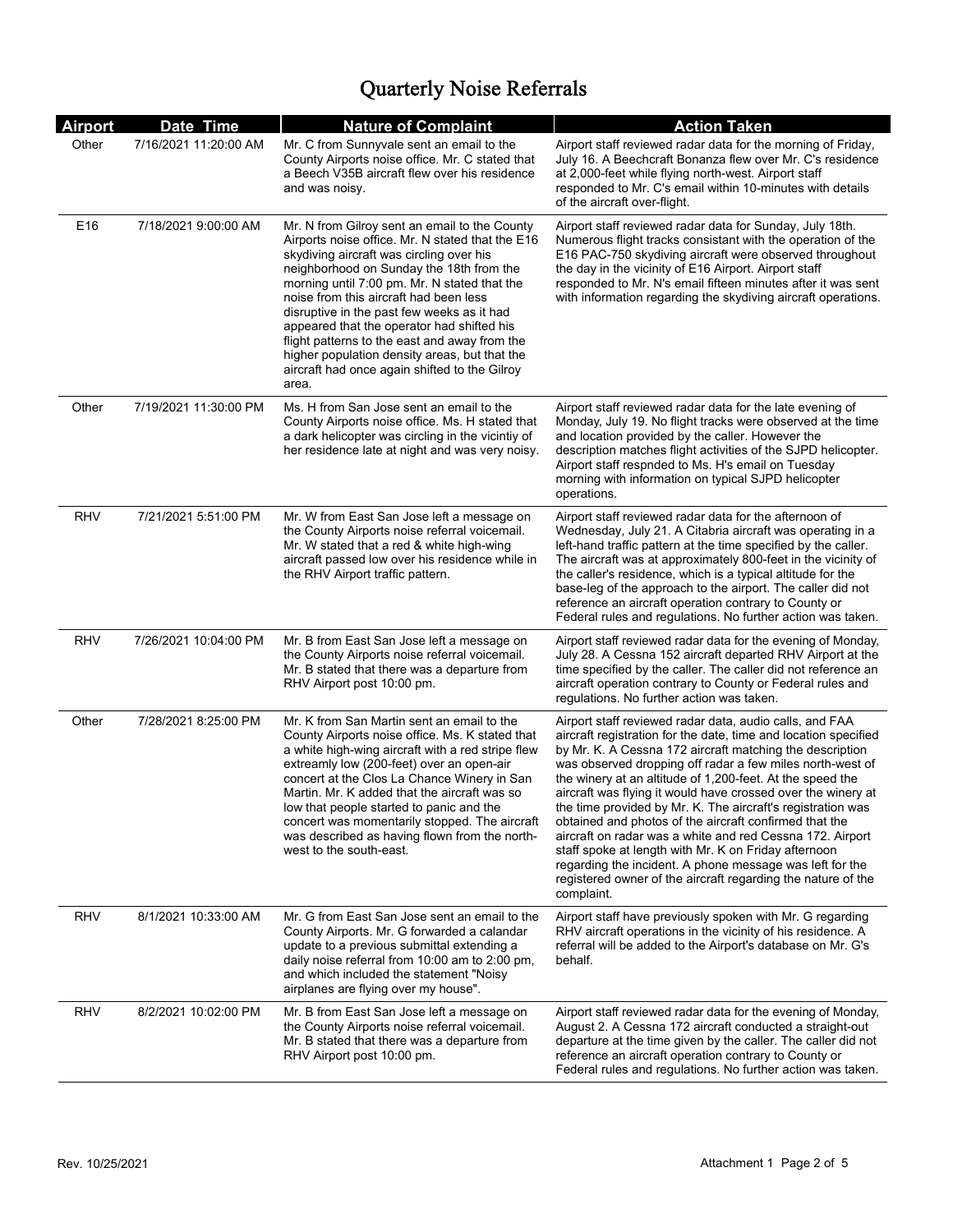| <b>Airport</b> | Date Time             | <b>Nature of Complaint</b>                                                                                                                                                                                                         | <b>Action Taken</b>                                                                                                                                                                                                                                                                                                                                 |
|----------------|-----------------------|------------------------------------------------------------------------------------------------------------------------------------------------------------------------------------------------------------------------------------|-----------------------------------------------------------------------------------------------------------------------------------------------------------------------------------------------------------------------------------------------------------------------------------------------------------------------------------------------------|
| Other          | 8/2/2021 11:58:00 PM  | Mr. M from South San Jose left a message on<br>the County Airport noise office voicemail. Mr.<br>M staterd that a loud helicopter flew over his<br>residence late at night and was cricling for<br>over 1-hour.                    | Airport staff reviewed ATC radio transmissions and radar<br>data for the evening of Monday, August 2. No flight tracks<br>matching the caller's desciption were observed. Airport<br>staff left a message for Mr. M the following morning.                                                                                                          |
| RHV            | 8/5/2021 10:03:00 PM  | Mr. B from East San Jose left twelve (12)<br>messages on the County Airports noise<br>referral voicemail. Mr. B stated that there were<br>departures from RHV Airport post 10:00 pm.                                               | Airport staff reviewed radar data for the evening of<br>Thursday, August 5. At least four separate aircraft<br>conducted no fewer than eight takeoffs during the time<br>period specified by the caller. The caller did not reference<br>an aircraft operation contrary to County or Federal rules<br>and regulations. No further action was taken. |
| RHV            | 8/8/2021 10:06:00 PM  | Mr. B from East San Jose left a message on<br>the County Airports noise referral voicemail.<br>Mr. B stated that there was a departure from<br>RHV Airport post 10:00 pm.                                                          | Airport staff reviewed radar data for the evening of Sunday,<br>August 8. A Cessna aircraft conducted a left-downwind<br>departure at the time specified by the caller. The caller did<br>not reference an aircraft operation contrary to County or<br>Federal rules and regulations. No further action was taken.                                  |
| RHV            | 8/9/2021 10:13:00 PM  | Mr. B from East San Jose left two (2)<br>messages on the County Airports noise<br>referral voicemail. Mr. B stated that there were<br>departures from RHV Airport post 10:00 pm.                                                   | Airport staff reviewed radar data for the evening of Monday,<br>August 9. Two separate aircraft conducted right-downwind<br>departures at the times specified by the caller. The caller<br>did not reference an aircraft operation contrary to County or<br>Federal rules and regulations. No further action was taken.                             |
| RHV            | 8/12/2021 10:02:00 PM | Mr. B from East San Jose left nine (9)<br>messages on the County Airports noise<br>referral voicemail. Mr. B stated that there were<br>departures from RHV Airport post 10:00 pm.                                                  | Airport staff reviewed radar data for the evening of<br>Thursday, August 12. Two separate aircraft conducted at<br>least nine takeoffs at the times specified by the caller. The<br>caller did not reference an aircraft operation contrary to<br>County or Federal rules and regulations. No further action<br>was taken.                          |
| RHV            | 8/16/2021 10:02:00 PM | Mr. B from East San Jose left a message on<br>the County Airports noise referral voicemail.<br>Mr. B stated that there was a departure from<br>RHV Airport post 10:00 pm.                                                          | Airport staff reviewed radar data for the evening of Monday,<br>August 16. A Cessna aircraft conducted a left-turn<br>departure at the time specified by the caller. The caller did<br>not reference an aircraft operation contrary to County or<br>Federal rules and regulations. No further action was taken.                                     |
| RHV            | 8/17/2021 12:01:00 AM | Mr. B from East San Jose left a message on<br>the County Airports noise referral voicemail.<br>Mr. B stated that there was a departure from<br>RHV Airport post 10:00 pm.                                                          | Airport staff reviewed radar data for the early morning of<br>Tuesday, August 17. A Cessna aircraft conducted a left-<br>downwind departure at the time specified by the caller. The<br>caller did not reference an aircraft operation contrary to<br>County or Federal rules and regulations. No further action<br>was taken.                      |
| Other          | 8/17/2021 11:30:00 PM | Ms. L from San Jose left a message on the<br>County Airports noise office voicemail. Ms. L<br>stated that a small aircraft (N858AL) was<br>circling over her residence for nearly one hour<br>and that the aircraft was very loud. | Airport staff reviewed radar data for the late evening of<br>Tuesday, August 17. A circling flight track flown by a<br>Beachcraft Bonanza was observed at an altitude of 2,500-<br>feet in the vicinity of the caller's residence. Airport staff<br>spoke with Ms. L on the 23rd regarding the operation in<br>question.                            |
| <b>RHV</b>     | 8/20/2021 10:06:00 PM | Mr. B from East San Jose left eight (8)<br>messages on the County Airports noise<br>referral voicemail. Mr. B stated that there were<br>departures from RHV Airport post 10:00 pm.                                                 | Airport staff reviewed radar data for the evening of Friday,<br>August 20. There were seven departures by three separate<br>aircraft during the time period specified by the caller. The<br>caller did not reference an aircraft operation contrary to<br>County or Federal rules and regulations. No further action<br>was taken.                  |
| RHV            | 8/22/2021 10:03:00 PM | Mr. B from East San Jose left three (3)<br>messages on the County Airports noise<br>referral voicemail. Mr. B stated that there were<br>departures from RHV Airport post 10:00 pm.                                                 | Airport staff reviewed radar data for the evening of Sunday,<br>August 22. There were three takeoffs by two separate<br>aircraft during the time period specified by the caller. The<br>caller did not reference an aircraft operation contrary to<br>County or Federal rules and regulations. No further action<br>was taken.                      |
| RHV            | 8/24/2021 12:01:00 PM | Mr. B from East San Jose left a message on<br>the County Airports noise referral voicemail.<br>Mr. B stated that there was a departure from<br>RHV Airport post 10:00 pm.                                                          | Airport staff reviewed radar data for the early morning of<br>Tuesday, August 24. A Piper aircraft conducted a right-<br>downwind departure at the time specified by the caller. The<br>caller did not reference an aircraft operation contrary to<br>County or Federal rules and regulations. No further action<br>was taken.                      |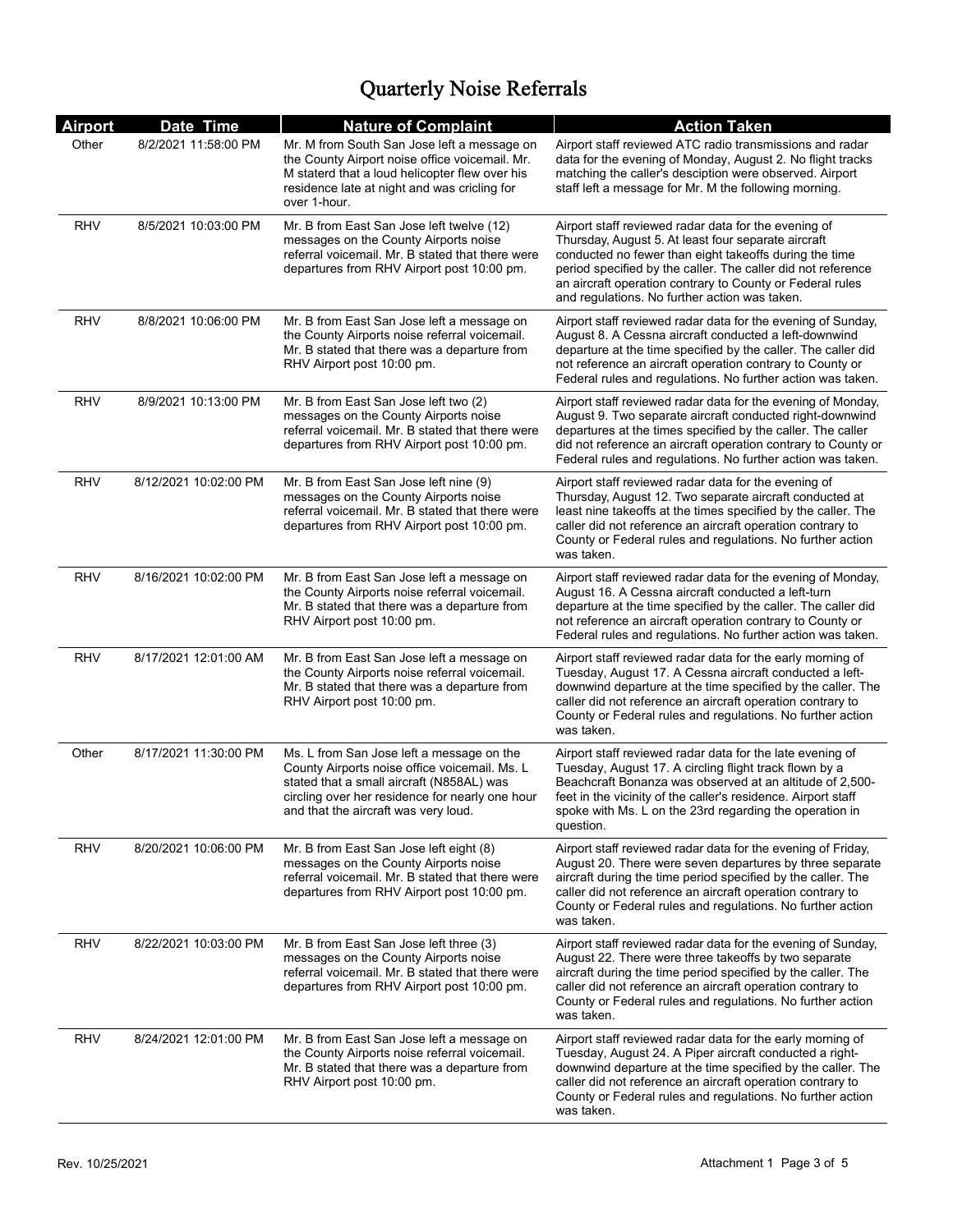| <b>Airport</b> | Date Time             | <b>Nature of Complaint</b>                                                                                                                                                                                                                                                                                                                                                                                                                                                                                                                 | <b>Action Taken</b>                                                                                                                                                                                                                                                                                                                                                                                                                                                                                                                                                                                                                                                                                                                                                                                                                                                                                                                                                                                                                                                                       |
|----------------|-----------------------|--------------------------------------------------------------------------------------------------------------------------------------------------------------------------------------------------------------------------------------------------------------------------------------------------------------------------------------------------------------------------------------------------------------------------------------------------------------------------------------------------------------------------------------------|-------------------------------------------------------------------------------------------------------------------------------------------------------------------------------------------------------------------------------------------------------------------------------------------------------------------------------------------------------------------------------------------------------------------------------------------------------------------------------------------------------------------------------------------------------------------------------------------------------------------------------------------------------------------------------------------------------------------------------------------------------------------------------------------------------------------------------------------------------------------------------------------------------------------------------------------------------------------------------------------------------------------------------------------------------------------------------------------|
| <b>RHV</b>     | 8/24/2021 4:14:00 PM  | Mr. G from East San Jose sent an email to the<br>County Airports. Mr. G stated that a fast<br>moving aircraft was observed heading north<br>out of RHV Airport at low altitude, and that the<br>aircraft made a hard-left turn to the west. The<br>caller added that the wings of the aircraft<br>during the turn were nearly vertical to the<br>horizon. A second individual also commented<br>via email that they and another individual were<br>present at Hillview Park and observed the over-<br>flight and that it "was VERY scary". | The Airports Director and Assistant Director also observed<br>the low-altitude high-speed pass of the aircraft at the time<br>specified by Mr. G. A review of radar data confirmed that<br>the aircraft flew down the RHV runways in excess of 200<br>knots, and the flight track indicated that a very tight, high-G<br>left turn to enter a left-downwind was performed by the pilot<br>of the aircraft. The radar data also indicated the aircraft<br>was operated at over 250-knots south of RHV while<br>approaching the airport. ATC recordings indicated that the<br>pilot requested a high-speed pass and "tight turn" to enter<br>a left-downwind to landing. Airport staff sent an email and<br>left a phone message for the owner/pilot of the aircraft<br>regarding the nature of the arrival and manuevers that were<br>performed. As of 3:30 pm on the 26th there has been no<br>response from the pilot. On Wednesday staff spoke with<br>the San Jose FSDO office regarding the incident. A report<br>was subsequently filed with the FAA requesting an<br>investigation. |
| <b>RHV</b>     | 8/26/2021 10:28:00 PM | Mr. B from East San Jose left three (3)<br>messages on the County Airports noise<br>referral voicemail. Mr. B stated that there were<br>departures from RHV Airport post 10:00 pm.                                                                                                                                                                                                                                                                                                                                                         | Airport staff reviewed radar data for the evening of<br>Thursday, August 26. Two separate Cessna aircraft<br>conducted three takeoffs at the times specified by the<br>caller. The caller did not reference an aircraft operation<br>contrary to County or Federal rules and regulations. No<br>further action was taken.                                                                                                                                                                                                                                                                                                                                                                                                                                                                                                                                                                                                                                                                                                                                                                 |
| Other          | 8/29/2021 12:20:00 PM | Mr. N from Los Gatos left a message on the<br>County Airports noise office voicemail. Mr. N.<br>stated that a helicopter flew in circles at low<br>altitudes in the vicinity of his residence west of<br>Lexington Reservoir.                                                                                                                                                                                                                                                                                                              | Airport staff reviewed radar data for the early afternoon of<br>Sunday, August 29. A Eurocopter AS-350 was observed<br>flying in the vicinity of the Lexington Reservoir and the<br>caller's location. The reason for the operation could not be<br>determined. Airport staff spoke with Mr. N on Monday<br>morning regarding the helicopter flight in the Los Gatos<br>area.                                                                                                                                                                                                                                                                                                                                                                                                                                                                                                                                                                                                                                                                                                             |
| <b>RHV</b>     | 8/31/2021 12:05:00 AM | Mr. B from East San Jose left a message on<br>the County Airports noise referral voicemail.<br>Mr. B stated that there was a departure from<br>RHV Airport post 10:00 pm.                                                                                                                                                                                                                                                                                                                                                                  | Airport staff reviewed radar data for the early morning of<br>Tuesday, August 31. A cessna 172 aircraft conducted a<br>straight-out departure at the time specified by the caller.<br>The caller did not reference an aircraft operation contrary<br>to County or Federal rules and regulations. No further<br>action was taken.                                                                                                                                                                                                                                                                                                                                                                                                                                                                                                                                                                                                                                                                                                                                                          |
| <b>RHV</b>     | 9/1/2021 10:19:00 PM  | Mr. B from East San Jose left a message on<br>the County Airports noise referral voicemail.<br>Mr. B stated that there was a departure from<br>RHV Airport post 10:00 pm.                                                                                                                                                                                                                                                                                                                                                                  | Airport staff reviewed radar data for the evening of<br>Wednesday, September 1. A Cessna 172 aircraft<br>conducted a right-downwind departure at the time specified<br>by the caller. The caller did not reference an aircraft<br>operation contrary to County or Federal rules and<br>requlations. No further action was taken.                                                                                                                                                                                                                                                                                                                                                                                                                                                                                                                                                                                                                                                                                                                                                          |
| RHV            | 9/2/2021 10:08:00 PM  | Mr. B from East San Jose left a message on<br>the County Airports noise referral voicemail.<br>Mr. B stated that there was a departure from<br>RHV Airport post 10:00 pm.                                                                                                                                                                                                                                                                                                                                                                  | Airport staff reviewed radar data for the evening of<br>Thursday, September 2. A Cessna 172 aircraft conducted<br>a right-downwind departure at the time specified by the<br>caller. The caller did not reference an aircraft operation<br>contrary to County or Federal rules and regulations. No<br>further action was taken.                                                                                                                                                                                                                                                                                                                                                                                                                                                                                                                                                                                                                                                                                                                                                           |
| <b>RHV</b>     | 9/6/2021 5:54:00 PM   | Mr. W from East San Jose left a message on<br>the County Airports noise referral voicemail.<br>Mr. W stated that awhite and red high-wing<br>aircraft flew low over his residence while in the<br>RHV traffic pattern.                                                                                                                                                                                                                                                                                                                     | Airport staff reviewed radar data for the afternoon of<br>Monday, September 6. A Cessna 152 aircraft was flying<br>practice takeoffs and landings at the time specified by the<br>caller. The aircraft's altitude was normal for the location of<br>the caller's residence (750-feet AGL). The caller did not<br>reference an aircraft operation contrary to County or<br>Federal rules and regulations. No further action was taken.                                                                                                                                                                                                                                                                                                                                                                                                                                                                                                                                                                                                                                                     |
| RHV            | 9/6/2021 10:06:00 PM  | Mr. B from East San Jose left a message on<br>the County Airports noise referral voicemail.<br>Mr. B stated that there was a departure from<br>RHV Airport post 10:00 pm.                                                                                                                                                                                                                                                                                                                                                                  | Airport staff reviewed radar data for the evening of Monday,<br>September 6. A Cessna 172 aircraft conducted a right-<br>downwind departure at the time specified by the caller. The<br>caller did not reference an aircraft operation contrary to<br>County or Federal rules and regulations. No further action<br>was taken.                                                                                                                                                                                                                                                                                                                                                                                                                                                                                                                                                                                                                                                                                                                                                            |